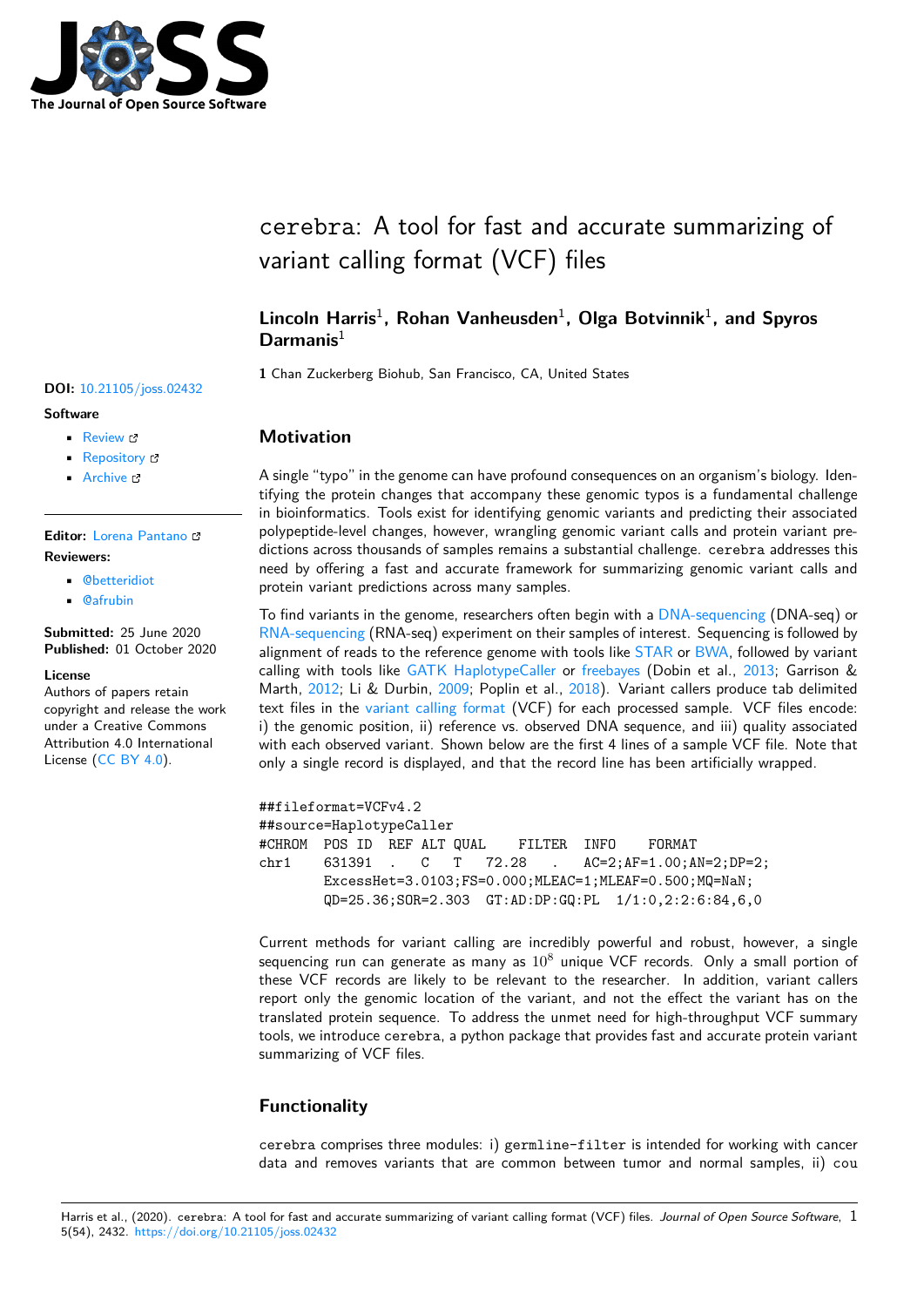

nt-variants reports total number of variants in each sample, and iii) find-peptide-v ariants reports the likely protein variants in each sample. Here we use *variant* to refer to single nucleotide polymorphisms (SNPs) and short insertions/deletions. cerebra is not capable of reporting larger structural variants such as copy number variations and chromosomal rearrangements.

A data structure crucial to cerebra is the *genome interval tree*, which matches RNA transcripts and polypeptides to each feature in the genome (Figure 1). Interval trees are selfbalancing binary search trees that store numeric intervals and can quickly retrieve every such interval that overlaps a given query interval (*see also*). Given *n* nodes, interval trees have theoretical average-case  $O(logn)$  and worst-case  $O(n)$  time complexity for search operations, making them tractable for genome-scale operations (Corme[n, Leisers](#page-1-0)on[, Rivest, & Ste](https://en.wikipedia.org/wiki/Interval_tree)in, 2009, *see also*). Tree construction proceeds at O(*n*log*n*) time complexity, making construction rather than search the bottleneck for most VCF sets ([Alekseyen](https://www.coursera.org/lecture/algorithms-part1/interval-search-trees-ot9vw)ko & Lee, 2007). The *genome interval tree* is constructed with a reference genome sequence (FASTA format, often with a .fa extension), and a genome annotation (gene transfer format, GTF, .gtf extension). We r[ely on](#page-5-4) the [ncls](https://www.coursera.org/lecture/algorithms-part1/interval-search-trees-ot9vw) python library for fast interval tree construction and lookup operations (Alekseyenko & Lee, 2007).

In order to analyze multiple VCF records at once, we use [multiproces](https://en.wikipedia.org/wiki/FASTA_format)sing with the Python pathos library module (McKerns, St[rand, Sullivan, Fang, & Aiv](https://www.gencodegenes.org/pages/data_format.html)azis, 2011). We extract relevan[t info](https://github.com/biocore-ntnu/ncls)rmation – including genomic interval, observed base, and read coverage – from each variant [recor](#page-5-5)d. In the germline-filter module variants are compared to one another and filtered out if found to be identical. In count-variants [variants are sim](https://en.wikipedia.org/wiki/Multiprocessing)ply matched to [whiche](https://pypi.org/project/pathos/)ver gene they came from. In find-peptide-variants vari[ants a](#page-5-6)re queried against our *genome interval tree* – if a matching interval is found we convert the DNA-level variant to a protein variant. Finally, protein variants across all VCF files are reported in tabular format.

<span id="page-1-0"></span>

**Figure 1:** Workflow describing the find-peptide-variants module. We construct a genome interval tree from a genome annotation (.gtf) and a reference genome sequence (.fa), then process VCF files in parallel to create a single tabular output file (CSV or JSON).

#### **germline-filter**

Variant calling is often applied to the study of cancer. If the research project is centered around a "tumor vs. normal" question, then germline-filter is the proper starting point. This

Harris et al., (2020). cerebra: A tool for fast and accurate summarizing of variant calling format (VCF) files. Journal of Open Source Software, 2 5(54), 2432. https://doi.org/10.21105/joss.02432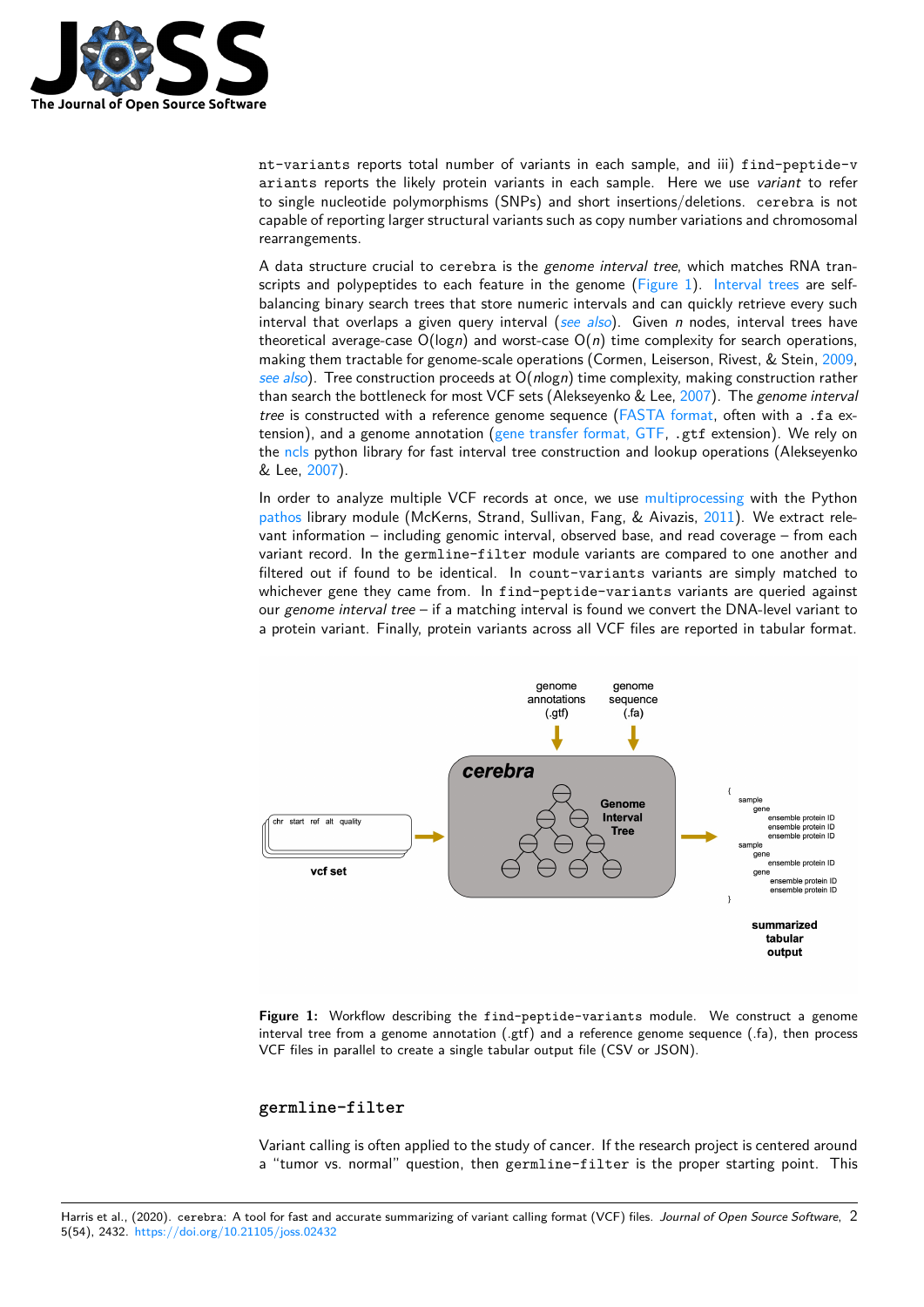

module removes germline variants that are common between tumor and normal samples, and thus excludes variants unlikely to be pathogenic for the cancer under study. The user provides a very simple metadata file (see USAGE.md) that indicates which tumor samples correspond to which normal samples. Using the vcfpy library we quickly identify shared variants across tumor/normal matched VCF files, then write new VCFs that contain only the unique variants (Holtgrewe & Beule, 2016). These steps are performed by a subprocess pool so that we can process multiple discrete chunks [of input at](https://github.com/czbiohub/cerebra/blob/master/docs/USAGE.md) the same time.

The output of germline-filter is [a set o](https://pypi.org/project/vcfpy/)f trimmed-down VCF files, which will be used for the next two steps. If you do not have access to "normal" s[amples then pro](https://pypi.org/project/pathos/)ceed directly to count-variants or [find-](#page-5-7)peptide-variants.

#### **count-variants**

The count-variants module reports the raw variant counts for every gene across every sample. We first create a *genome interval tree* from the reference GTF, then read in a VCF file and convert it to a vcfpy object, then processes VCF records in parallel. Each variant is matched to its corresponding gene, and gene-wise counts are stored in shared memory.

If working with cancer samples, the user has the option to limit the reported variants to those also found in Wellcome Sanger Institute's COSMIC database (Tate et al., 2018). While certainly not exhaustiv[e, this](https://pypi.org/project/vcfpy/) database contains an extensive list of [known](https://en.wikipedia.org/wiki/Multiprocessing) human variants. This option is designed to limit the search space to known and potenti[ally actionable ta](https://en.wikipedia.org/wiki/Shared_memory)rgets.

count-variants produces two output files, one containing raw variant co[unts](#page-6-0) and one containing COSMIC filtered variant counts for [every gene](https://cancer.sanger.ac.uk/cosmic) in the genome.

#### **find-peptide-variants**

The find-peptide-variants module reports the protein variants potentially associated with each genomic variant. First we load the reference GTF, then construct an index (.fai) of the genome fasta file with pyfaidx to enable fast random memory access (Shirley, Zhaorong, Pedersen, & Wheelan, 2015). We then create a *genome interval tree* that will be used to quickly match genomic coordinates from VCF records to protein variants. The user again has the option to limit the search space to variants found in the COSMIC database. VCF records are read in simulta[neously;](https://pypi.org/project/pyfaidx/) individual records are converted to *GenomePosition* objects to keep track of their g[enom](#page-6-1)ic intervals and observed DNA bases. *GenomePositions* are then queried against the *genome interval tree*. If an overlapping interval is found, we retrieve the protein variant from this node of the *genome interval tree*. Protein variants are converted to ENSEMBL protein IDs, in accordance with the HGVS sequence variant nomenclature (Dunnen et al., 2016; Yates et al., 2019). The output is a hierarchically ordered text file (CSV or JSON) that reports the the ENSEMBL protein ID and the gene associated with each variant, for each experimental sample.

[Variant cal](https://www.ensembl.org/index.html)lers are known to produce a great [deal of](https://varnomen.hgvs.org/) false positives, especially when applied to sin[gle-ce](#page-5-8)ll RNA-seq d[ata \(](#page-6-2)Enge et al., 2017). To address this concern, we have included the coverage option. If indicated this option will report counts for both variant and wildtype reads at all variant loci. We reasoned that variants with a high degree of read support are less likely to be false positives. This option is designed to give the user more confidence in individual variant calls.

We should emphasize that find-peptide-variants does not *definitively* report protein variants but rather the *likely* set of protein variants. Definitively reporting protein variants from RNA-seq requires knowledge of alternate splicing – this represents an open problem in the field (Huang & Sanguinetti, 2017). For example, if a read picks up a variant in exon 2 of a given gene, we can report each of the potential isoforms of that gene that contain exon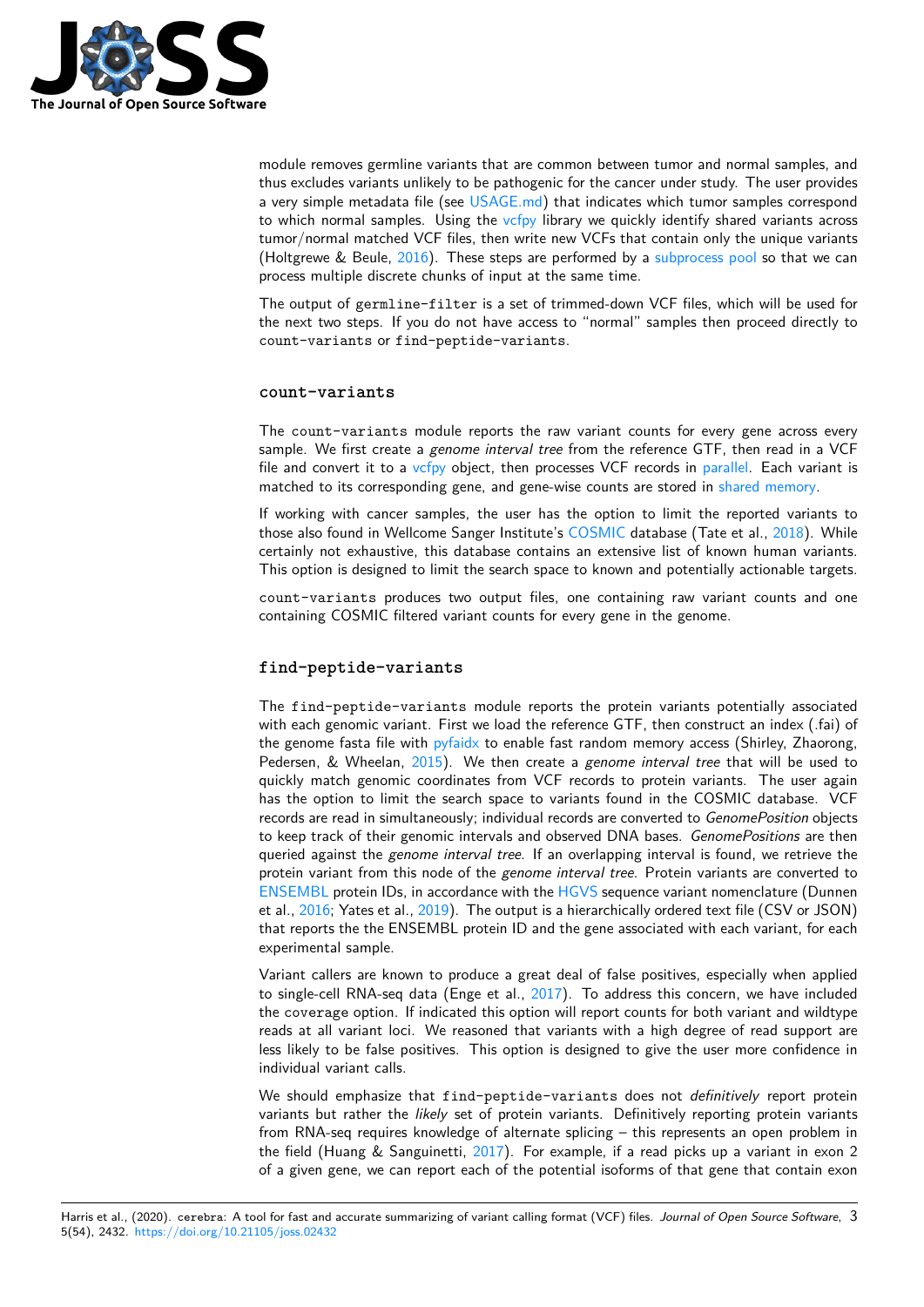

2, but we **cannot** infer which of those particular isoforms are actually present in our sample (see Figure 2). For the example shown in Figure 2 we would translate and report *t1* and *t3* as both of these contain exon 2. It is possible the sample does not actually express both of these isoforms, however, determining the isoform landscape of a sample from RNA-seq is outside the scope of this project.



**Figure 2:** For a given mutational event, cerebra reports ALL potentially affected isoforms.

To assess performance of find-peptide-variants we obtained VCFs from a single-cell RNAseq study conducted on lung adenocarcinoma patient samples (Maynard et al., 2020). These VCFs were produced with STAR (alignment) and GATK HaplotypeCaller (variant calling), and are on the order of megabytes, typical of a single-cell RNA-seq experiment. cerebra was run on standard hardware (MacBook Pro, 2.5GHz quad-core processor, 16 GB RAM). As show in Figure 3 cerebra processed a set of 100 VCF files in approximately 34 minute[s.](#page-5-10)

Harris et al., (2020). cerebra: A tool for fast and accurate summarizing of variant calling format (VCF) files. Journal of Open Source Software, 4 5(54), 2432. https://doi.org/10.21105/joss.02432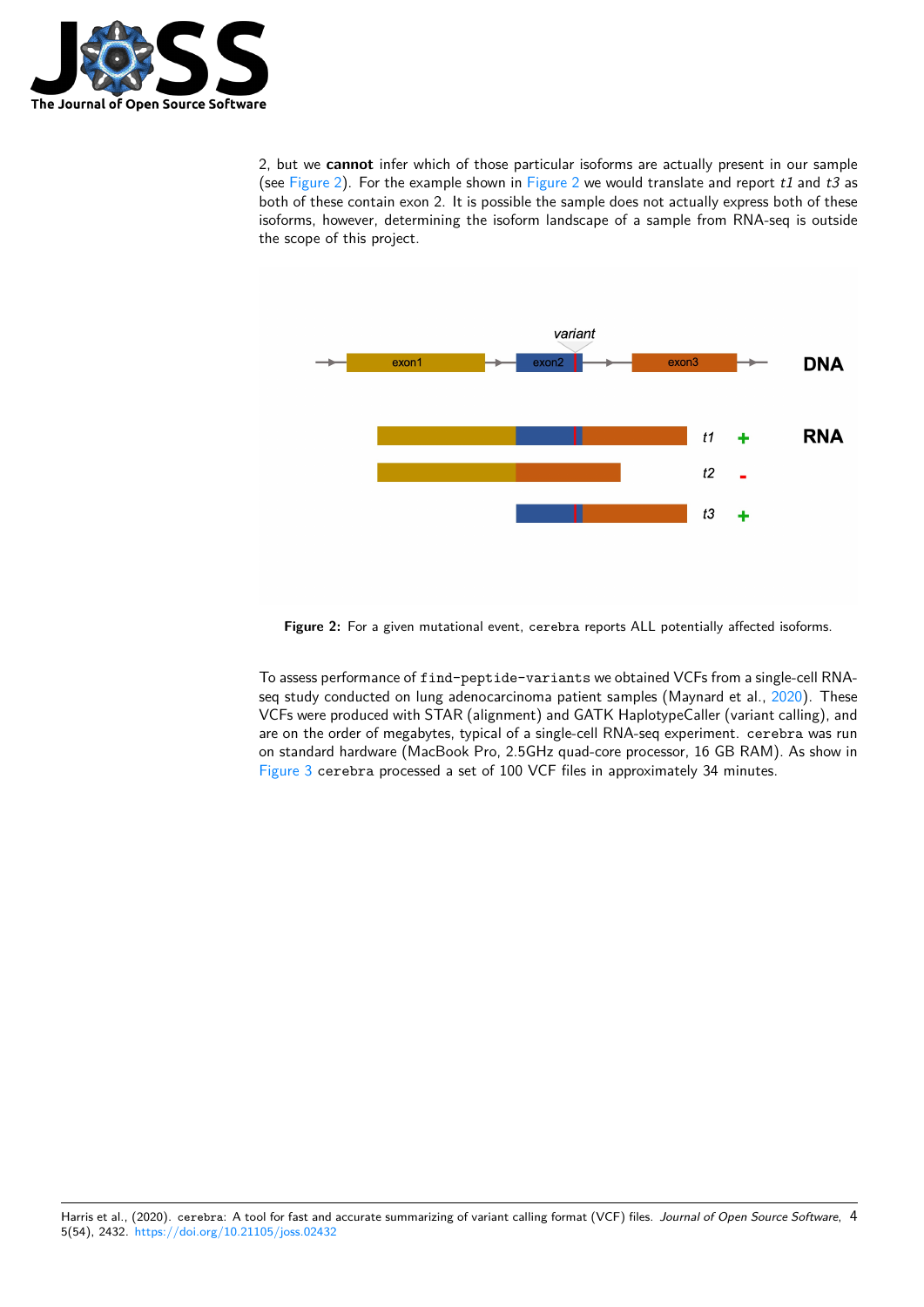



**Figure 3:** cerebra processes 100 VCF files (~400 Mb in total) in ~34 minutes.

The first 10 or so minutes of cerebra find-peptide-variants do not involve any VCF processing, instead, this time is attributed to the *genome interval tree* construction phase. After the tree is built, files are processed in a near-linear manner. Also of note is that cerebra's search operations take advantage of multiprocessing. cerebra should scale better to high-memory machines than single-threaded tools, though it has been designed to run on standard hardware.

### **Conclusions**

RNA/DNA sequencing paired with fast and accurate summarizing of variants is often crucial to understanding the biology of an experimental system. We present a tool that can be used to quickly summarize the variant calls contained within a large set of VCF files. As sequencing costs continue to drop, large-scale variant calling will become more accessible, and summary tools like cerebra will become essential for drawing meaningful conclusions in a reasonable time frame. Our tool offers the advantages of parallel processing and a single, easy-to-interpret output file (CSV or JSON).

cerebra is already enabling research, see (Maynard et al., 2020), a study that examines the tumor microenvironment of late-stage drug-resistant carcinomas with single-cell RNAsequencing. Understanding the mutational landscape of individual tumors was essential to this study, and given the sheer volume of VCF records, would not have been possible without cerebra. We hope that cerebra can provide an easy-to-use [frame](#page-5-10)work for future studies in the same vein.

Harris et al., (2020). cerebra: A tool for fast and accurate summarizing of variant calling format (VCF) files. Journal of Open Source Software, 5 5(54), 2432. https://doi.org/10.21105/joss.02432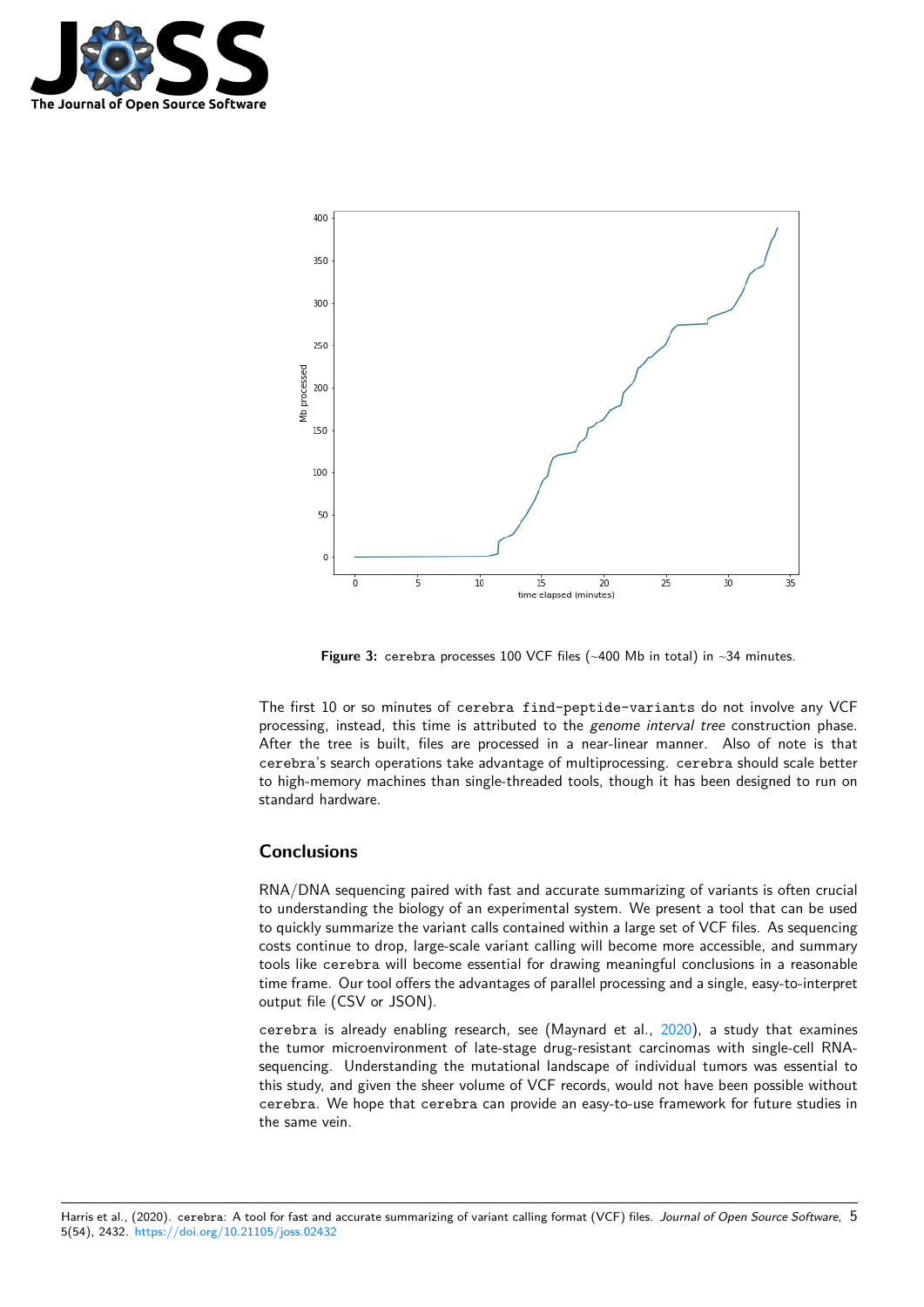

# **Acknowledgments**

Funding for this work was provided by the Chan Zuckerberg Biohub. The authors would like to thank Ashley Maynard, Angela Pisco and Daniel Le for helpful discussions and support.

## **Correspondence**

Please contact ljharris018@gmail.com

# **Code**

cerebra is written in Python 3. Code and detailed installation instructions can be found at https://github.com/czbiohub/cerebra. In addition, cerebra can be found on PyPi and Dockerhub.

### **R[eferences](https://github.com/czbiohub/cerebra)**

- [Alekseyenko](https://hub.docker.com/r/lincolnharris/cerebra), A., & Lee, C. (2007). Nested Containment List (NCList): a new algorithm for accelerating interval query of genome alignment and interval databases. *Bioinformatics*. doi:10.1093/bioinformatics/btl647
- Cormen, T., Leiserson, C., Rivest, R., & Stein, C. (2009). *Introduction to Algorithms* (3rd ed.). MIT Press. ISBN: 978-0-262-03384-8
- <span id="page-5-5"></span>Dobin, [A., Davis, C., Schlesinger, F.,](https://doi.org/10.1093/bioinformatics/btl647) Drenkow, J., Zaleski, C., Jha, S., & others. (2013). STAR: ultrafast universal RNA-seq aligner. *Bioinformatics*. doi:10.1093/bioinformatics/ bts635
- <span id="page-5-4"></span><span id="page-5-0"></span>Dunnen, J. den, Dalgleish, [R., Maglott, D., Har](https://worldcat.org/isbn/978-0-262-03384-8)t, R., Greenblatt, M., McGowan-Jordan, J., & others. (2016). HGVS Recommendations for the Description of [Sequence Variants: 2016](https://doi.org/10.1093/bioinformatics/bts635) [Update](https://doi.org/10.1093/bioinformatics/bts635). *Human Mutation*. doi:10.1002/humu.22981
- <span id="page-5-8"></span>Enge, M., Efsun, A., Mignardi, M., Beausang, J., Bottino, R., & Quake, S. (2017). Single-Cell Analysis of Human Pancreas Reveals Transcriptional Signatures of Aging and Somatic Mutation Patterns. *Cell*. doi:1[0.1016/j.cell.2017.09.0](https://doi.org/10.1002/humu.22981)04
- Garrison, E., & Marth, G. (2012). Haplotype-based variant detection from short-read sequencing. *arXiv*. Retrieved from https://arxiv.org/abs/1207.3907
- Holtgrewe, M., & Beule, D. (20[16\). VCFPy: a Python 3 li](https://doi.org/10.1016/j.cell.2017.09.004)brary with good support for both reading and writing VCF. *Journal of Open Source Software*. doi:10.21105/joss.00085
- <span id="page-5-1"></span>Huang, Y., & Sanguinetti, G. (201[7\). BRIE: transcriptome-wide sp](https://arxiv.org/abs/1207.3907)licing quantification in single cells. *Genome Biology*. doi:10.1186/s13059-017-1248-5
- <span id="page-5-7"></span>Li, H., & Durbin, R. (2009). Fast and accurate short read alignme[nt with Burrows-Whe](https://doi.org/10.21105/joss.00085)eler Transform. *Bioinformatics*. doi:10.1093/bioinformatics/btp324
- <span id="page-5-9"></span>Maynard, A., McCoach, C., Rotow, [J., Harris, L., Haderk, F., K](https://doi.org/10.1186/s13059-017-1248-5)err, L., & others. (2020). Therapy-Induced Evolution of Human Lung Cancer Revealed by Single-Cell RNA Sequencing. *Cell*. doi:10.1016/j.cell.2020.07.017
- <span id="page-5-10"></span><span id="page-5-2"></span>McKerns, M., Strand, L., Sullivan, [A., Fang, A., & Aivazis, M. \(20](https://doi.org/10.1093/bioinformatics/btp324)11). Building a framework for predictive science. *Proceedings of the 10th Python in Science Conference*. Retrieved from http://a[rxiv.org/pdf/1202.1056](https://doi.org/10.1016/j.cell.2020.07.017)
- <span id="page-5-6"></span><span id="page-5-3"></span>Poplin, R., Ruano-Rubio, V., DePristo, M., Fennell, T., Carneiro, M., Van der Auwera, G., & others. (2018). Scaling accurate genetic variant discovery to tens of thousands of samples. *bioRxiv*[. doi:10.1101/201178](http://arxiv.org/pdf/1202.1056)